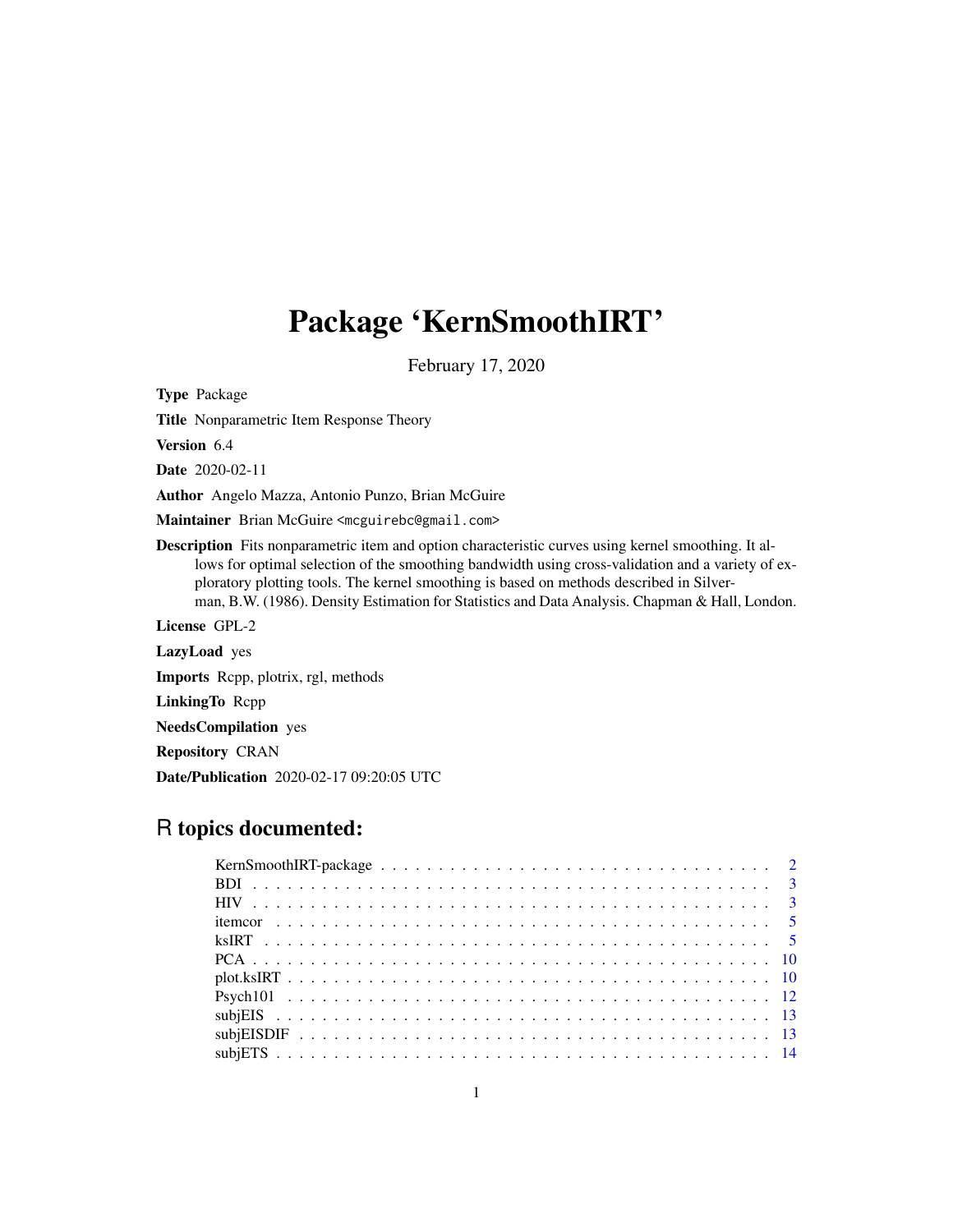<span id="page-1-0"></span>

| Index |  |  |  |  |  |  |  |  |  |  |  |  |  |  |  |  |  | 19 |
|-------|--|--|--|--|--|--|--|--|--|--|--|--|--|--|--|--|--|----|
|       |  |  |  |  |  |  |  |  |  |  |  |  |  |  |  |  |  |    |
|       |  |  |  |  |  |  |  |  |  |  |  |  |  |  |  |  |  |    |
|       |  |  |  |  |  |  |  |  |  |  |  |  |  |  |  |  |  |    |
|       |  |  |  |  |  |  |  |  |  |  |  |  |  |  |  |  |  |    |
|       |  |  |  |  |  |  |  |  |  |  |  |  |  |  |  |  |  |    |
|       |  |  |  |  |  |  |  |  |  |  |  |  |  |  |  |  |  |    |

KernSmoothIRT-package *KernSmoothIRT Package*

#### Description

Graphical analysis of multiple choice test and questionnaire data within a nonparametric approach. Fits item and option characteristic curves using kernel smoothing techniques and provides a variety of exploratory plots.

#### Details

| Package:  | KernSmoothIRT |
|-----------|---------------|
| Type:     | Package       |
| Version:  | 1.0           |
| Date:     | 2011-05-29    |
| Requires: | plotrix       |
| License:  | $GPL-2$       |
| LazyLoad: | yes           |

The function ksIRT creates a ksIRT object using kernel smoothing. Plotting the ksIRT object creates a variety of exploratory plots, including: item characteristic curves, option characteristic curves, density plots, expected value plots, and a probability simplex plot for the top 3 highest probability options of each item.

#### Author(s)

Angelo Mazza, Antonio Punzo, Brian McGuire

Maintainer: Brian McGuire <mcguirebc@gmail.com>

#### References

Mazza A, Punzo A, McGuire B. (2014). KernSmoothIRT: An R Package for Kernel Smoothing in Item Response Theory. *Journal of Statistical Software*, 58 6, 1-34. URL: [http://www.jstatsoft.](http://www.jstatsoft.org/v58/i06/) [org/v58/i06/](http://www.jstatsoft.org/v58/i06/).

Ramsay, J.O. (2000). TestGraf: A program for the graphical analysis of multiple choice test and questionnaire data.

Silverman, B.W. (1986). *Density Estimation for Statistics and Data Analysis*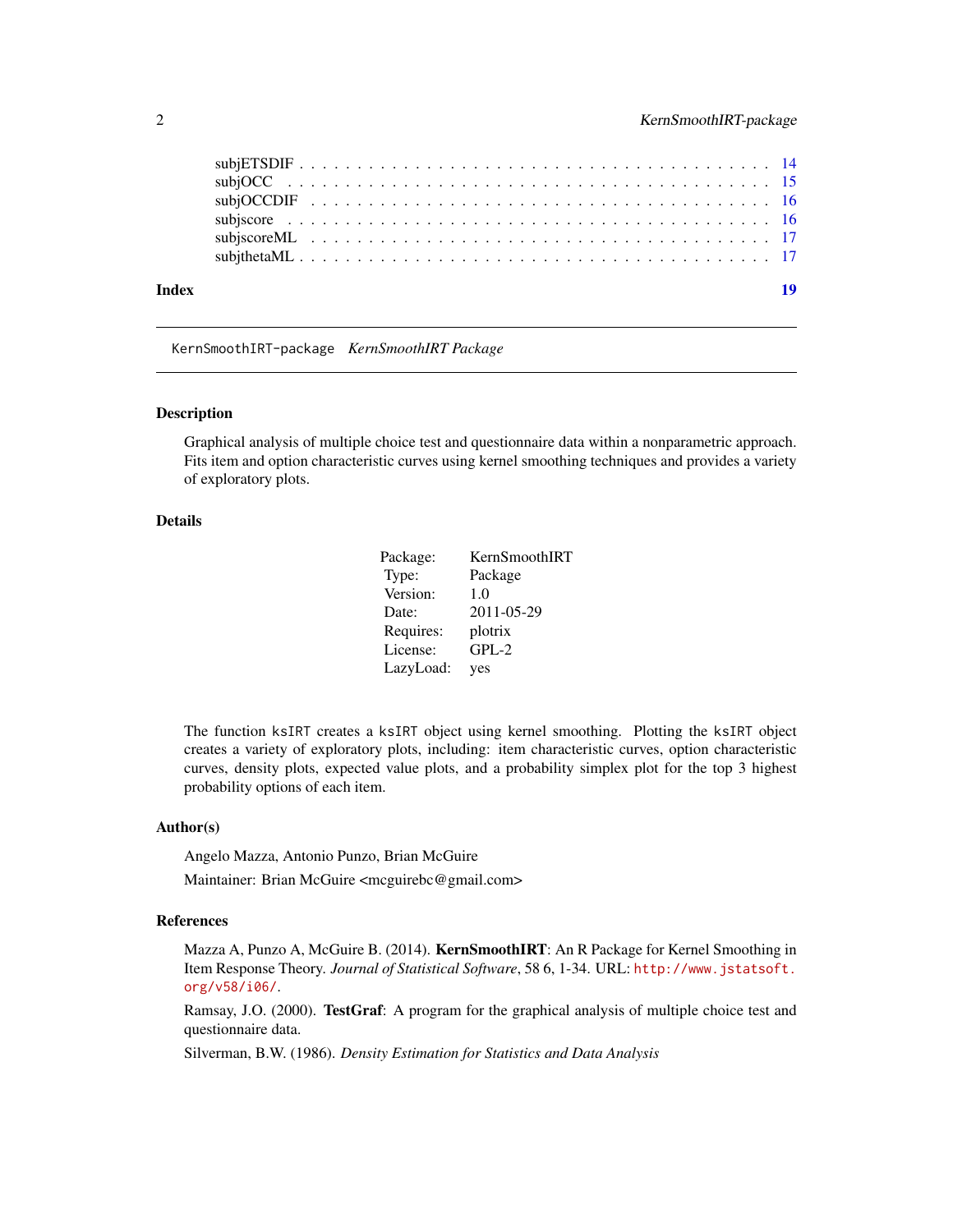#### <span id="page-2-0"></span>Description

The Beck Depression Inventory (Beck, Rush, Shaw & Emery, 1979) is a 21-question self-report inventory, one of the most widely used instruments for measuring the severity of depression. Each question has a set of four possible answer choices, ranging in intensity. In this dataset, the respondents are 242 McGill University students. The data were collected by Prof. David Zuroff.

#### Usage

data(BDI)

#### Format

BDIkey a numeric vector with the highest level ordinal response for each of the 21 questions.

BDIresponses is a numeric matrix with examinees responses. Each column represents a question and each row represents a subject; thus, BDIresponses has 242 rows and 21 columns.

#### Source

Ramsay JO (2000). TestGraf: A program for the graphical analysis of multiple choice test and questionnaire data.

#### References

Beck, A. T., Rush, A., Shaw, B. and Emery, G. (1979). *Cognitive Therapy of Depression*, New York: Guilford Press.

Santor, D. A., Ramsay, J. O. and Zuroff, D. C. (1994). Nonparametric item analyses of the Beck Depression Inventory: Evaluating gender item bias and response option weights. *Psychological Assessment*, 6, 255-270.

HIV *The HIV Data*

#### Description

These data come from the Voluntary HIV Counseling and Testing Efficacy Study (2000a,b), conducted in 1995-1997, by the Center for AIDS Prevention Studies, University of California, San Francisco. This study was concerned with the effectiveness of HIV counseling and testing in reducing risk behavior for the sexual transmission of HIV. As part of this study, respondents were surveyed about their attitude toward condom use via a bank of 15 items. Respondents were asked how much they agreed with each of the statements on a 4-point response scale.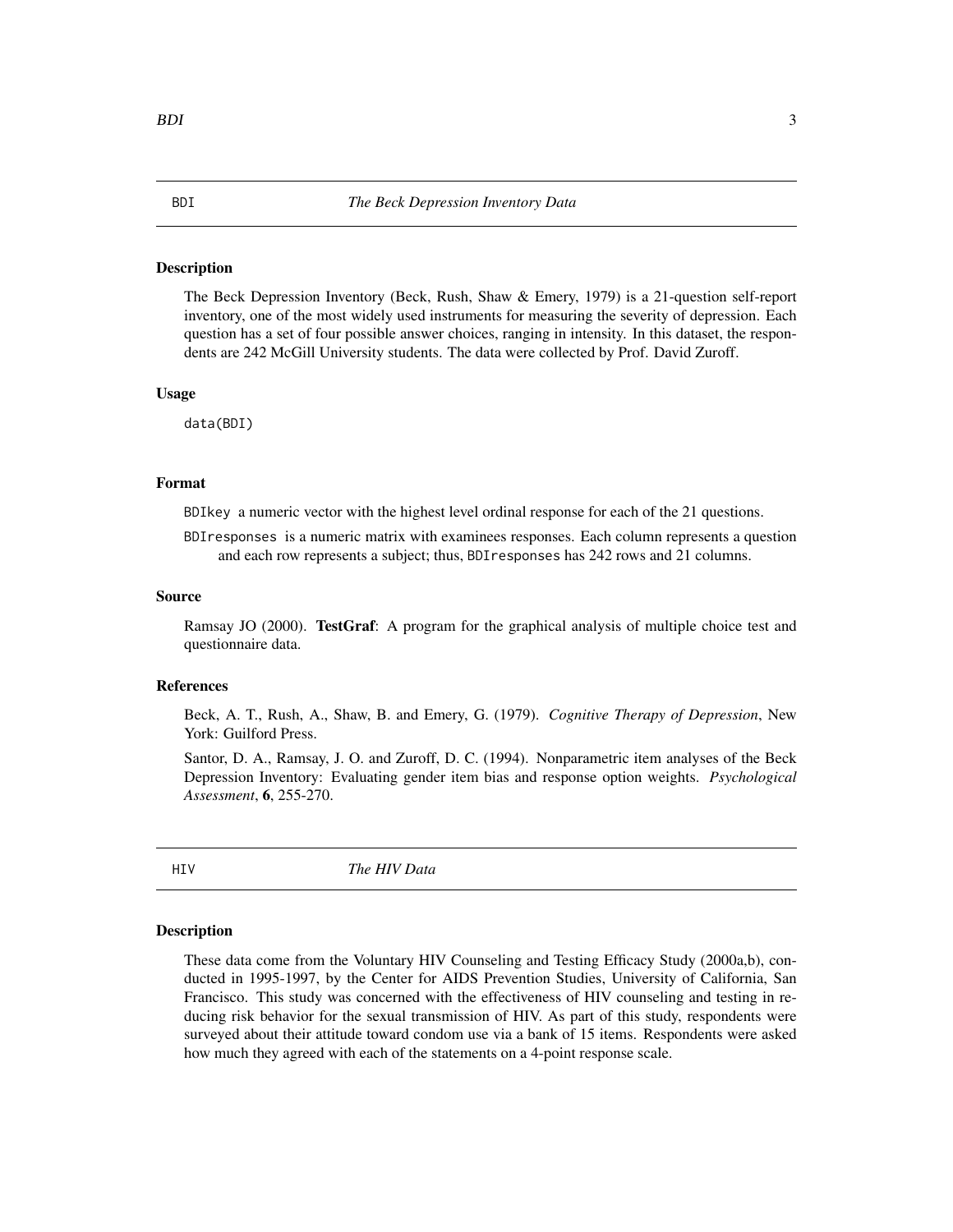#### Usage

data(HIV)

#### Format

SITE the site the participant attended. "Ken" for Kenia, "Tan" for Tanzania and "Tri" for Trinidad. GENDER gender of participant

AGE age (at last birthday) of participant

- I1 Using condoms is a good way to protect you and your sex partner from diseases people can get from having sex.
- I2 Sex doesn't feel as good when you use a condom.
- I3 It's embarrassing to buy condoms.
- I4 Using condoms is a good way to prevent an unwanted pregnancy.
- I5 It's embarrassing to put on a condom (put a condom on a man).
- I6 Most of your friends think you should use condoms whenever you have sex, including with your spouse.
- I7 Condoms often break or slip off during sex.
- I8 If your sex partner wants to use a condom, I'd suspect he/she may be having sex with someone else.
- I9 Most of your friends use condoms when they have sex with a new partner.
- I10 It is easy to buy condoms in the area where I now live.
- I11 Most of your friends think that condoms are uncomfortable.
- I12 Most of your friends think you should always use condoms when having sex with a new person.
- I13 It is easy to get condoms in my home town without having to pay for them.
- I14 Condoms cost too much.
- I15 Most people your age are using condoms these days.

#### Details

Given the "negative" wording of the items I2, I3, I5, I7, I8, I11, and I14, in order to uniform the data, their scores has been reversed.

#### Source

Voluntary HIV Counseling and Testing Efficacy Study (2000a,b), conducted in 1995-1997, by the Center for AIDS Prevention Studies, University of California, San Francisco.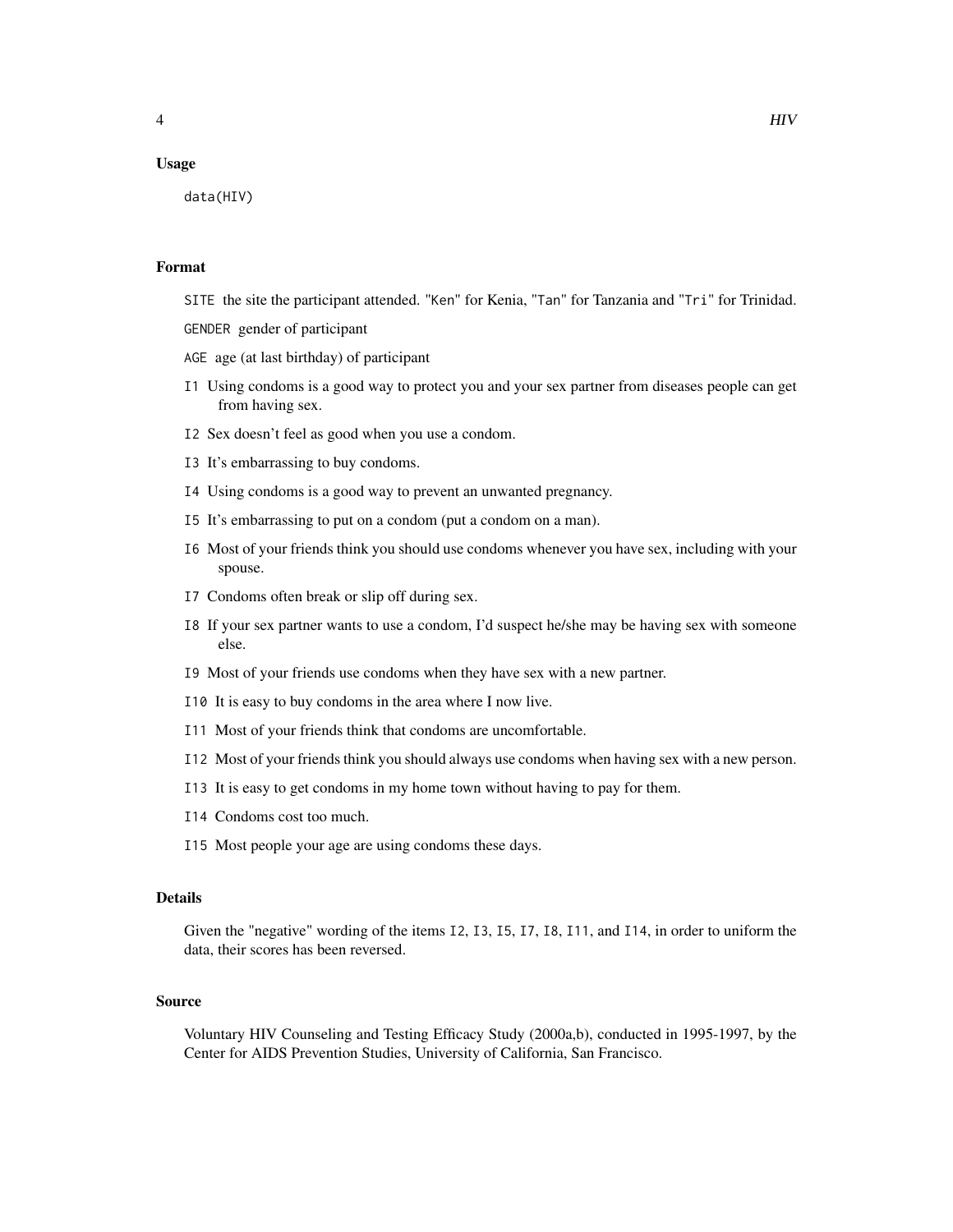#### <span id="page-4-0"></span>itemcor 5

#### References

Bertoli-Barsotti, L., Muschitiello, C. and Punzo A (2010). "Item Analysis of a Selected Bank from the Voluntary HIV-1 Counseling and Testing Efficacy Study Group." Technical Report 1, Dipartimento di Matematica, Statistica, Informatica e Applicazioni (Lorenzo Mascheroni), Universita degli Studi di Bergamo.

The Voluntary HIV-1 Counseling and Testing Efficacy Study Group (2000a). Efficacy of voluntary HIV-1 counselling and testing in individual and couples in Kenya, Tanzania, and Trinidad: A randomised trial. *Lancet*, 356, 103-112.

The Voluntary HIV-1 Counseling and Testing Efficacy Study Group (2000b). The Voluntary HIV-1 Counseling and Testing Efficacy Study: Design and Methods. *AIDS and Behavior*, 4(1), 5-14.

itemcor *ksIRT - kernel smoothing in Item Response Theory*

#### Description

Returns a vector of point polyserial correlations for each item.

#### Usage

itemcor(x)

#### Arguments

x a ksIRT object to be analyzed.

#### References

Ramsay, J.O. (2000). TestGraf: A program for the graphical analysis of multiple choice test and questionnaire data.

Silverman, B.W. (1986). *Density Estimation for Statistics and Data Analysis*. Chapman & Hall, London.

ksIRT *ksIRT - kernel smoothing in Item Response Theory*

#### Description

Fits nonparametric item and options characteristic curves using kernel smoothing techniques. Within the KernSmoothIRT package, it provides the relevant data for the graphical analysis of multiple choice test and questionnaire data.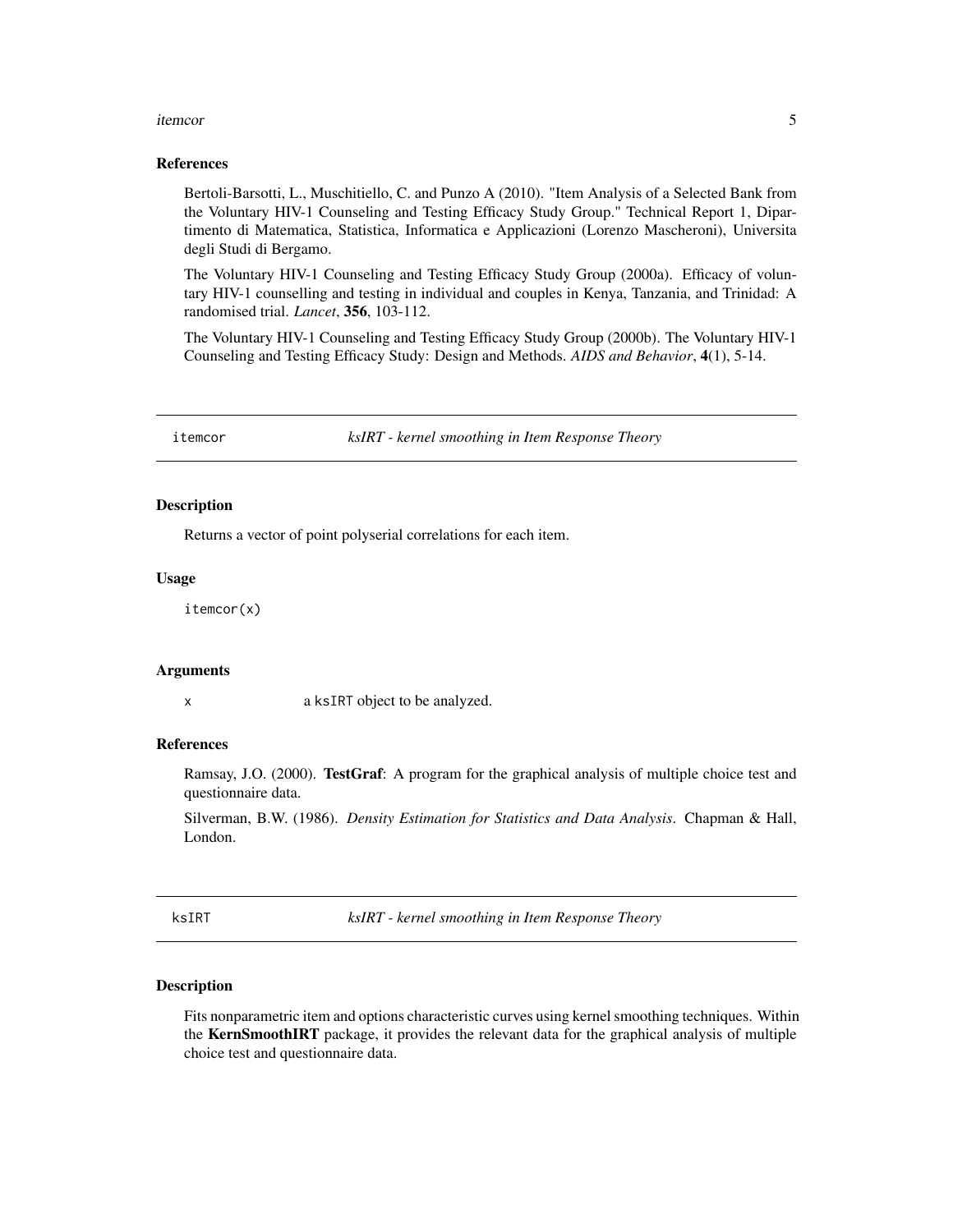### Usage

```
ksIRT(responses, key, format, kernel = c("gaussian","quadratic","uniform"), itemlabels,
weights,miss = c("option","omit","random.multinom","random.unif"), NAweight = 0,
evalpoints, nevalpoints, bandwidth = c("Silverman","CV"), RankFun = "sum", SubRank,
thetadist = list("norm", 0, 1), groups = FALSE, nsubj)
```
## S3 method for class 'ksIRT'  $print(x,...)$ 

#### Arguments

| responses  | input data matrix with options selected from each individual for each item. Rows<br>represent individuals, columns represent items. Alternatively, a data.frame or<br>list can be specified. Missing values are inserted as NA.                                                                                                                                                                                                                                                                                                                                                              |
|------------|----------------------------------------------------------------------------------------------------------------------------------------------------------------------------------------------------------------------------------------------------------------------------------------------------------------------------------------------------------------------------------------------------------------------------------------------------------------------------------------------------------------------------------------------------------------------------------------------|
| key        | a numeric vector or a scalar. If key is a vector, its length must match the number<br>of items; if it is a scalar, its value is used for all items.                                                                                                                                                                                                                                                                                                                                                                                                                                          |
|            | If the items are multiple choice, key should contain the option that corresponds<br>to the correct response.                                                                                                                                                                                                                                                                                                                                                                                                                                                                                 |
|            | If the data are rating-scale, key should contain the largest option value for each<br>item. In this case, the weight assigned to each option is equal to its option<br>number.                                                                                                                                                                                                                                                                                                                                                                                                               |
|            | More complicated weighting schemes, such as partial credit, can be specified in<br>the weights argument. If weights is specified, key must be left blank.                                                                                                                                                                                                                                                                                                                                                                                                                                    |
| format     | a numeric scalar or vector specifying the type of items. If all of the items are<br>multiple choice, then format $= 1$ . If all of the items are rating-scale or partial<br>credit, then format $= 2$ . If all of the items are nominal items, then format $= 3$ .<br>If the test has a mixture of items of different formats, then format is a vector with<br>length equal to the number of items with entries of 1 for each multiple choice<br>item and 2 for each rating-scale item. For more complicated weighting schemes<br>use the weights argument.                                  |
| kernel     | a character string specifying the kernel function. kernel must be either "gaussian",<br>"quadratic" or "uniform". The default is "gaussian".                                                                                                                                                                                                                                                                                                                                                                                                                                                 |
| itemlabels | optional list of labels for each item. If omitted, each item will be labelled ac-<br>cording to its numerical order. These labels will be used in plotting.                                                                                                                                                                                                                                                                                                                                                                                                                                  |
| weights    | optional list that may be used in lieu of including key. Specifying weights<br>allows for more complicated weighting schemes than the default. Its length<br>must be equal to the number of items and each entry must be a matrix with<br>option numbers in the first row and option weights in the second row. If weights<br>is omitted and format=1, then weights are given according to key. If weights is<br>omitted and format=2, then an option weight equals the option number is given<br>to each response. If weights is omitted and and format=3, then weights are set<br>to zero. |
| miss       | a character string specifying the method used to manage missing responses.                                                                                                                                                                                                                                                                                                                                                                                                                                                                                                                   |
|            | The default value, miss="option", considers the missing responses as a further<br>option, labeled as NA, with zero weight. Such NA option will be added to the plot                                                                                                                                                                                                                                                                                                                                                                                                                          |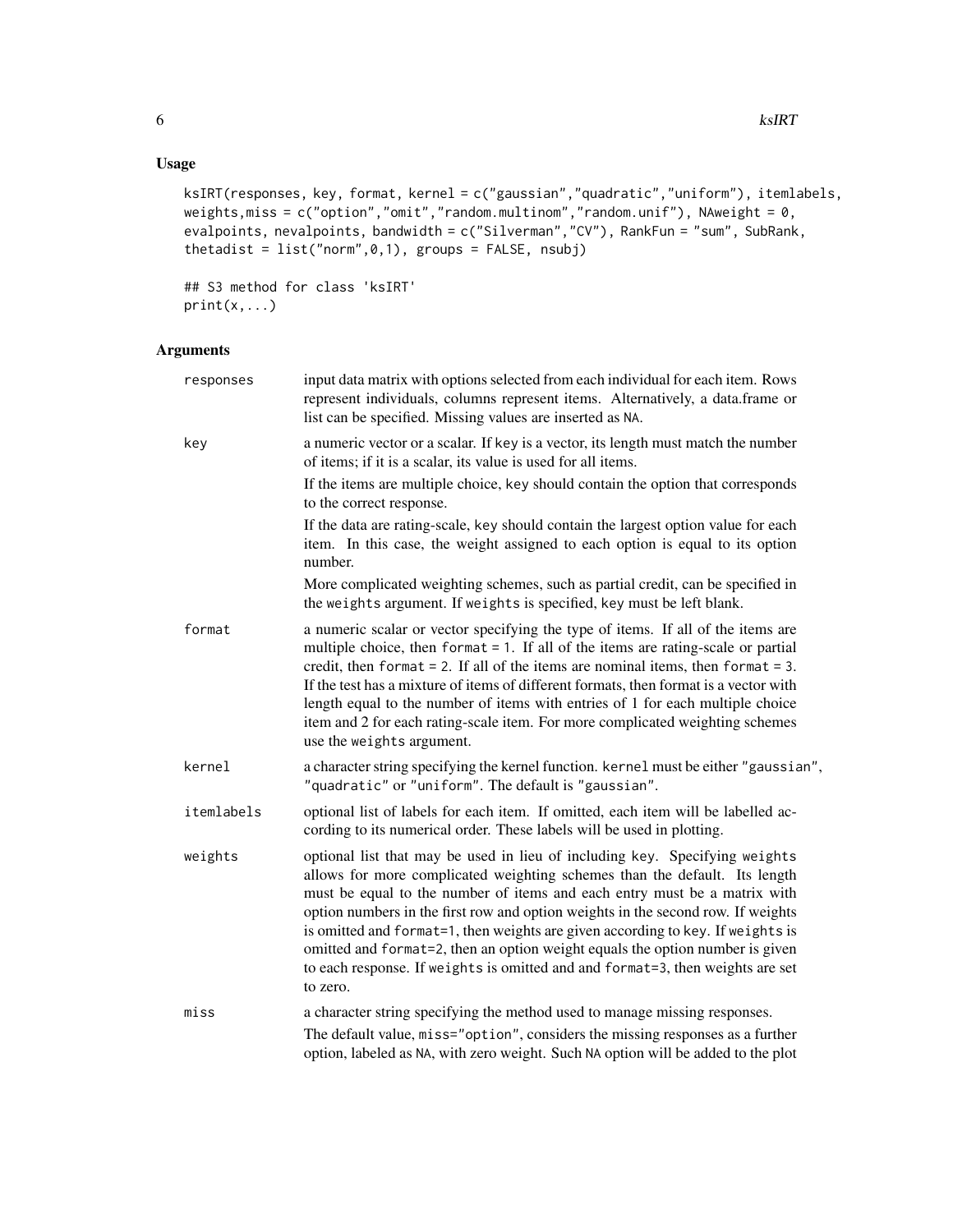|             | of the Option Characteristic Curves. Alternatively, a different weight for the NA<br>option may be specified through the NAweight argument.                                                                                                                                                                                                                                                                                                                                                                                                          |
|-------------|------------------------------------------------------------------------------------------------------------------------------------------------------------------------------------------------------------------------------------------------------------------------------------------------------------------------------------------------------------------------------------------------------------------------------------------------------------------------------------------------------------------------------------------------------|
|             | miss="random.unif" substitutes NAs with options randomly chosen from the<br>possible ones for the corresponding item.                                                                                                                                                                                                                                                                                                                                                                                                                                |
|             | miss="random.multinom" does the same substitution as miss="random.unif"<br>but each option has a probability of being selected proportional to its relative<br>frequency.                                                                                                                                                                                                                                                                                                                                                                            |
|             | miss="omit" excludes from the analysis all the subjects with at least one omit-<br>ted response.                                                                                                                                                                                                                                                                                                                                                                                                                                                     |
| NAweight    | a scalar value that specifies the weight given to missing responses when miss="option".<br>The default is zero.                                                                                                                                                                                                                                                                                                                                                                                                                                      |
| evalpoints  | an optional numeric vector that specifies the quantiles at which to estimate the<br>Option Characteristic Curves. If unspecified, the default is nevalpoints evenly<br>spaced values with end points determined according to the number of subjects<br>and the distribution specified with the the tadist argument.                                                                                                                                                                                                                                  |
| nevalpoints | an optional scalar value that specifies the number of evenly spaced points at<br>which curves are estimated. This value is used as an alternative to a user defined<br>vector in the evalpoints argument. The default value is 51. The end points<br>are determined according to the number of subjects and to the distribution spec-<br>ified for the thetadist argument. If both nevalpoints and evalpoints are<br>specified, then evalpoints takes precedence.                                                                                    |
| bandwidth   | either "Silverman", "CV" or a numeric vector specifying, for each item, the<br>bandwidth to use for kernel smoothing. The default value, bandwidth="Silverman",<br>is a numeric vector computed following the well-known Silverman's rule of<br>thumb. If bandwidth="CV", then the bandwidth is chosen for each item through<br>cross-validation.                                                                                                                                                                                                    |
| RankFun     | a function that is used to rank subjects. The default value is "sum". Another<br>common choice is "mean".                                                                                                                                                                                                                                                                                                                                                                                                                                            |
| SubRank     | a numeric vector specifying the rank of each of the subjects. If unspecified<br>and format=1 or format=2, subjects will be ranked according to the function<br>passed through the argument RankFun. When format=3 this argument must be<br>provided.                                                                                                                                                                                                                                                                                                 |
| thetadist   | a list specifying the distribution to be used to thetadist (see Ramsay, 1991, p.<br>615) the subjects. By default a standard normal distribution is used. A different<br>distribution can be adopted by specifying the first element of the list as "norm",<br>"beta", "unif", "gamma", etc. where the character string is the same as used<br>in the subjscoresummary function qnorm(), qbeta(), qunif(), qgamma(). The<br>other elements of the list should be the distribution parameters as required by<br>the subjscoresummary function chosen. |
| groups      | an optional vector of length equal to the number of subjects containing the group<br>designation of each subject. Adding this option allows for comparisons between<br>groups using the Differential Item Functioning tools (see details section).                                                                                                                                                                                                                                                                                                   |
| nsubj       | an optional numeric value with the number of subjects.                                                                                                                                                                                                                                                                                                                                                                                                                                                                                               |
| x           | a ksIRT object to be printed.                                                                                                                                                                                                                                                                                                                                                                                                                                                                                                                        |
| .           | further parameters                                                                                                                                                                                                                                                                                                                                                                                                                                                                                                                                   |
|             |                                                                                                                                                                                                                                                                                                                                                                                                                                                                                                                                                      |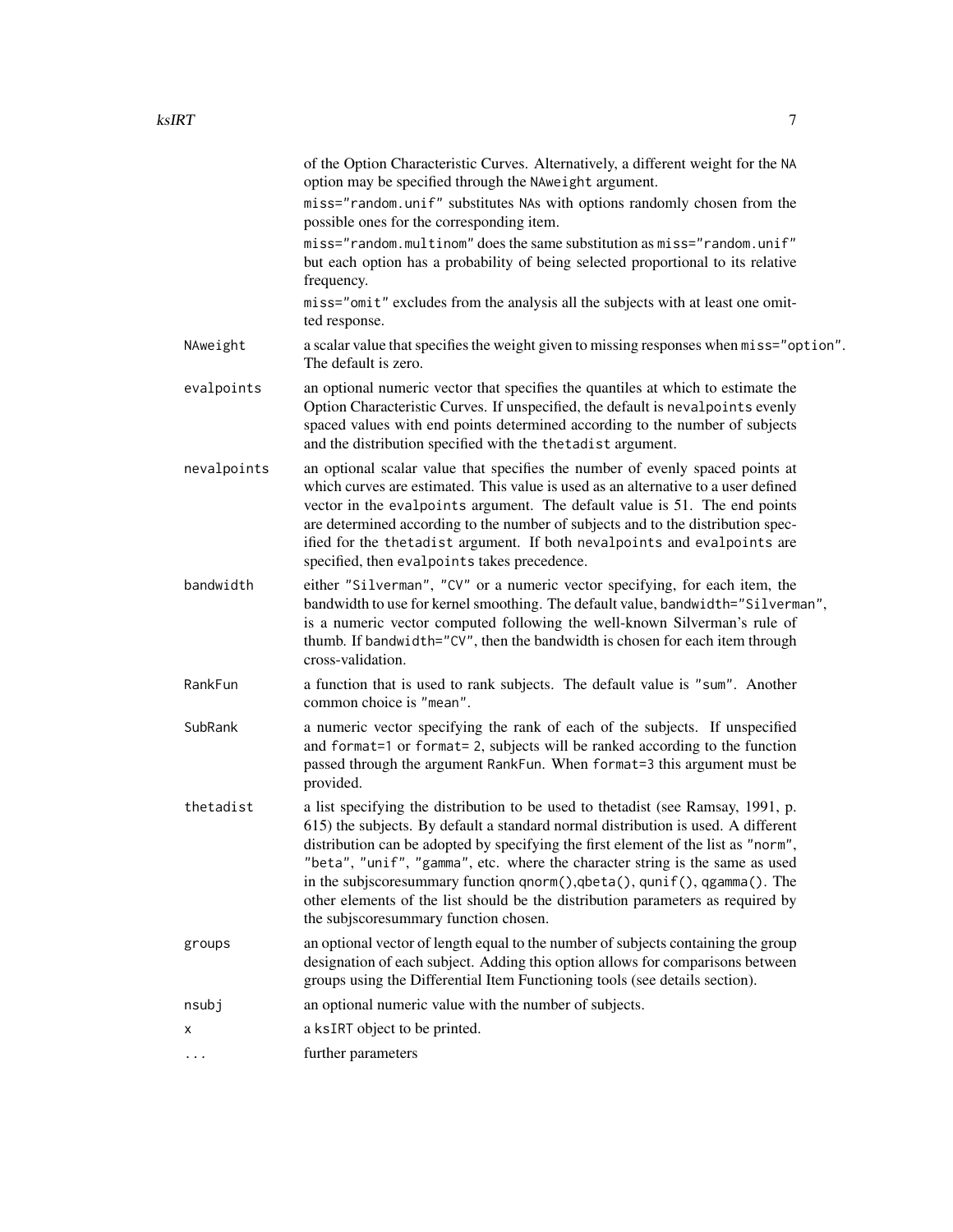### Details

When bandwidth="Silverman", the rule of thumb of Silverman (1986, p. 45) is implemented with the formula: 1.06\*sigma.hat\*nsubj^(-.2), where nsubj is the number of subjects and sigma.hat is the standard deviation of the subjscoresummary associated to the subjects according to the distribution specified with thetadist. Note that when thetadist=list("norm", mean, sd), sigma.hat is the value specified for sd.

Printing the ksIRT object shows the point polyserial correlation correlation between each item and the overall test score.

#### Value

Returned from this function is a ksIRT object which is a list with the following components:

| nitem                      | an integer indicating the number of items.                                                                                                                                                                                                                             |
|----------------------------|------------------------------------------------------------------------------------------------------------------------------------------------------------------------------------------------------------------------------------------------------------------------|
| nsubj                      | an integer indicating the number of subjects.                                                                                                                                                                                                                          |
| nevalpoints                | an integer indicating the number of points for curve estimation.                                                                                                                                                                                                       |
| binaryresp                 | a matrix of binary responses. Each row corresponds to a single option. The first<br>three columns specify the item, the option, and the corresponding weight. Each<br>additional column is a binary indicator of whether a subject selected that option.               |
| <b>OCC</b>                 | a matrix with the first 3 columns the same as binaryresp and an additional<br>column for each quantile at which the option characteristic curves have been<br>estimated. The additional columns contain the kernel smoothed probabilities of<br>selecting each option. |
| stderrs                    | a matrix as OCC containing the standard errors of OCC.                                                                                                                                                                                                                 |
| subjscore                  | a vector containing the observed score of each subject.                                                                                                                                                                                                                |
| itemlabels                 | a list containing the label for each item.                                                                                                                                                                                                                             |
| thetadist                  | a list indicating the distribution used to rank subjects (see the tadist in Argu-<br>ments).                                                                                                                                                                           |
| subjtheta                  | a vector of quantile ranks for each subject on the distribution specified in the tadist.                                                                                                                                                                               |
| evalpoints                 | a vector with the subjscoresummary used in curve estimation.                                                                                                                                                                                                           |
| subjscoresummary           |                                                                                                                                                                                                                                                                        |
| subjscoresummaryevalpoints | a vector of subjscoresummary, of probabilities .05, .25, .50, .75, .95, for the<br>observed overall scores.                                                                                                                                                            |
|                            | a vector as subjscoresummary but computed on subjtheta.                                                                                                                                                                                                                |
| SmthWgts                   | a matrix containing the kernel weights.                                                                                                                                                                                                                                |
| scale                      | a vector indicating whether each item is multiple-choice, rating-scale or nomi-<br>nal; 1 indicates multiple-choice, 0 indicates rating-scale, 3 indicates nominal.                                                                                                    |
| format                     | returns the format argument passed at function call.                                                                                                                                                                                                                   |
| bandwidth                  | a vector containing the bandwidths for each item.                                                                                                                                                                                                                      |
| DIF                        | a list of ksIRT objects created for each of the subgroups specified by groups.                                                                                                                                                                                         |
| groups                     | returns the groups argument passed at function call.                                                                                                                                                                                                                   |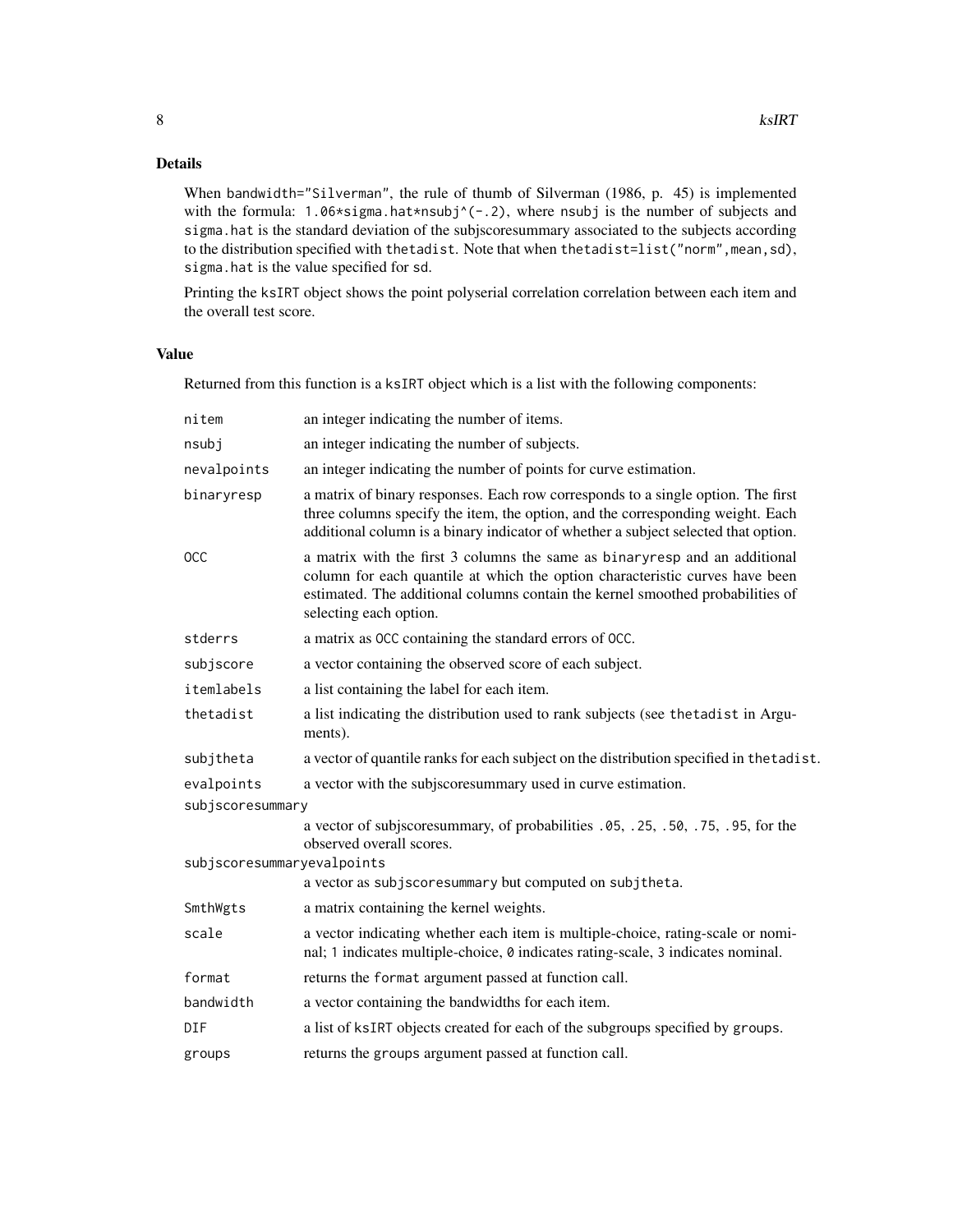| itemcor     | a vector containing the point polyserial correlation for each item.                           |
|-------------|-----------------------------------------------------------------------------------------------|
| RCC.        | a list of nsubj vectors containing the normalized likelihood for each value in<br>evalpoints. |
| subithetaML | the maximum likelihood estimate for the expected total score of each subject.                 |

#### References

Mazza A, Punzo A, McGuire B. (2014). KernSmoothIRT: An R Package for Kernel Smoothing in Item Response Theory. *Journal of Statistical Software*, 58 6, 1-34. URL: [http://www.jstatsoft.](http://www.jstatsoft.org/v58/i06/) [org/v58/i06/](http://www.jstatsoft.org/v58/i06/).

Ramsay, J.O. (2000). **TestGraf**: A program for the graphical analysis of multiple choice test and questionnaire data.

Silverman, B.W. (1986). *Density Estimation for Statistics and Data Analysis*. Chapman & Hall, London.

#### Examples

```
## Psych101 data
data(Psych101)
Psych1 \le ksIRT(responses = Psychresponses[1:100,], key = Psychkey, format = 1)
Psych1
plot(Psych1,plottype="OCC", item=c(24,25,92,96))
plot(Psych1,plottype="EIS", item=c(24,25,92,96))
plot(Psych1, plottype="tetrahedron", items=c(24,92))
plot(Psych1, plottype="triangle", items=c(24,92))
plot(Psych1, plottype="PCA")
plot(Psych1,plottype="RCC", subjects=c(33,92))
PCA(Psych1)
subjEIS(Psych1)
subjETS(Psych1)
subjOCC(Psych1, stype="ObsScore")
subjscore(Psych1)
subjthetaML(Psych1)
subjscoreML(Psych1)
plot(Psych1, plottype="expected")
plot(Psych1, plottype="sd")
plot(Psych1, plottype="density")
## HIV data
data(HIV)
HIVsubset <- HIV[c(c(1:50),c(1508:1558),c(2934:2984)),]
gr2 <- as.character(HIVsubset$SITE)
DIF2 <- ksIRT(res=HIVsubset[,-(1:3)], key=HIVkey, format = 2, groups=gr2, miss="omit")
plot(DIF2, plottype="expectedDIF", lwd=2)
plot(DIF2, plottype="densityDIF", lwd=2)
plot(DIF2, plottype="EISDIF", item=c(6,11))
```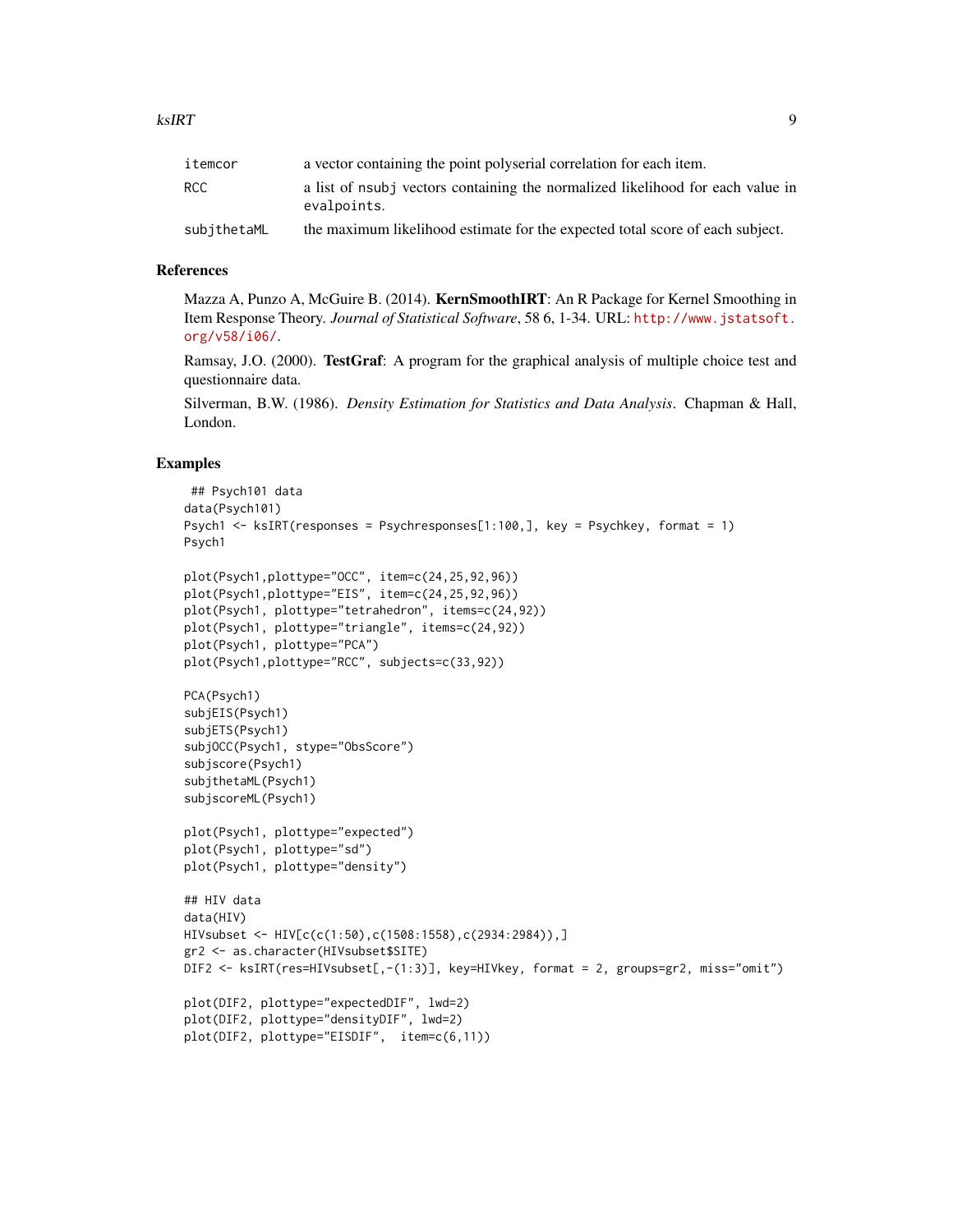```
### Ordinal Survey Data
data(BDI)
BDI1 <- ksIRT(responses=BDIresponses, key=BDIkey, format = 2, miss="omit")
plot(BDI1, plottype="OCC", items=1:4)
plot(BDI1, plottype="sd")
plot(BDI1, plottype="density", ylim=c(0,0.1))
```
PCA *ksIRT - kernel smoothing in Item Response Theory*

#### Description

Returns a vector with each subjects expected test score.

#### Usage

 $PCA(x,...)$ 

#### Arguments

|          | a ksIRT object to be analyzed.                                        |
|----------|-----------------------------------------------------------------------|
| $\cdots$ | other arguments to pass to the promp function from the stats package. |

#### References

Ramsay, J.O. (2000). **TestGraf**: A program for the graphical analysis of multiple choice test and questionnaire data.

Silverman, B.W. (1986). *Density Estimation for Statistics and Data Analysis*. Chapman & Hall, London.

plot.ksIRT *Plot Method for ksIRT - kernel smoothing in Item Response Theory*

#### Description

The plot method for ksIRT objects includes a variety of exploratory plotting tools.

#### Usage

```
## S3 method for class 'ksIRT'
plot(x, plottype = c("OCC", "EIS", "density", "expected", "sd",
"triangle", "tetrahedron", "RCC", "EISDIF", "OCCDIF", "PCA", "expectedDIF",
"densityDIF"), items = "all", subjects, axistype = c("scores", "distribution"),
alpha, main, xlab, ylab, xlim, ylim, cex, ...)
```
<span id="page-9-0"></span>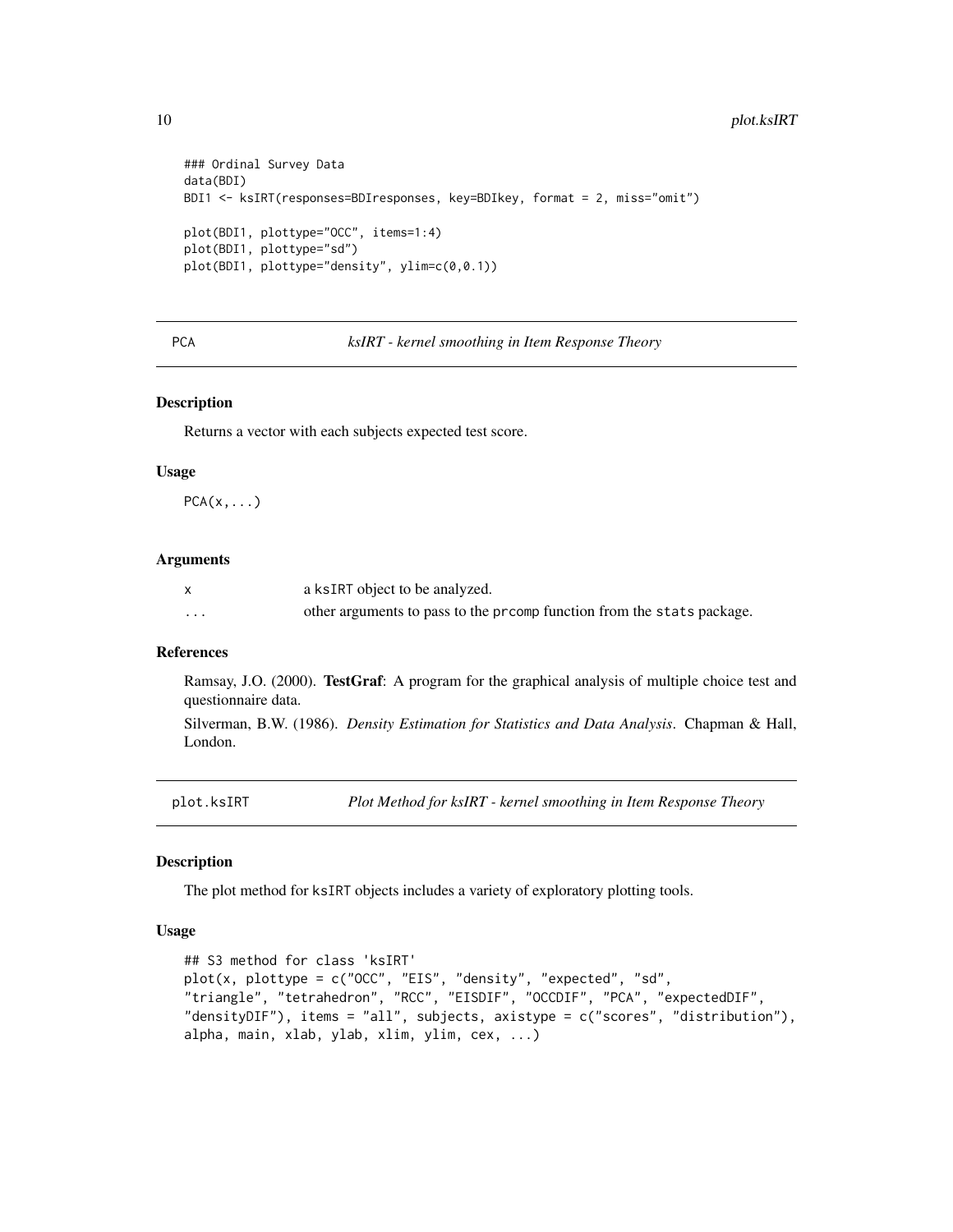#### $p$ lot.ksIRT  $11$

#### **Arguments**

| X        | a ksIRT created with ksIRT()                                                                                                                                                                                                                                                          |
|----------|---------------------------------------------------------------------------------------------------------------------------------------------------------------------------------------------------------------------------------------------------------------------------------------|
| plottype | the type of plot to be created (see section Details below). With the default value,<br>plottype="OCC", option characteristic curves are plotted.                                                                                                                                      |
| items    | a vector containing the items to be plotted. With the default value, i tems="all",<br>all items are plotted.                                                                                                                                                                          |
| alpha    | either alpha=FALSE or a scalar indicating the confidence level to be used for<br>creating confidence intervals. It is used with plottype="EIS", and the de-<br>fault value is alpha=.05, or with plottype="OCC", and the default value is<br>alpha=FALSE.                             |
| subjects | a vector specifying the subjects to plot. This argument is only used when<br>plottype="RCC".                                                                                                                                                                                          |
| axistype | a character string specifying the display variable to be used on the $x$ -axis. The<br>default is axistype="distribution", which uses the subjscoresummary of the<br>distribution specified in the tadist. The alternative is axistype="scores" which<br>displays the expected score. |
|          | main, xlab, ylab, xlim, ylim, cex                                                                                                                                                                                                                                                     |
|          | plotting parameters (see $plot()$ ) with useful defaults.                                                                                                                                                                                                                             |
|          | further plotting parameters.                                                                                                                                                                                                                                                          |

#### Details

Possible values for plottype are:

plottype="density" produces a simple kernel density plot of the observed scores.

- plottype="EIS" plot of the expected item scores for each of the item numbers in the items argument.
- plottype="OCC" plot of the option characteristic curves for each of the item numbers in the items argument.
- plottype="expected" plot of the observed vs. expected scores.
- plottype="sd" plot of the standard deviation of observed scores.
- plottype="RCC" plots the RCC and actual score for each subject specified by the subjects argument.
- plottype="triangle" produces a triangle simplex plot with the highest 3 probability options for each item specified by the items argument.
- plottype="tetrahedron" produces a tetrahedron simplex plot with the highest 4 probability options for each item specified by the items argument. The tetrahedron plot can be rotated by using the mouse.
- plottype="PCA" produces Principle Component Analysis plot of the test.

Below are values for plottype used for Differential Item Functioning (DIF) plots. They are available only if the groups argument is specified when creating the ksIRT object:

- plottype="densityDIF" plots density of observed scores for each of the different groups.
- plottype="expectedDIF" plots pairwise expected value comparison plots for each of the different groups.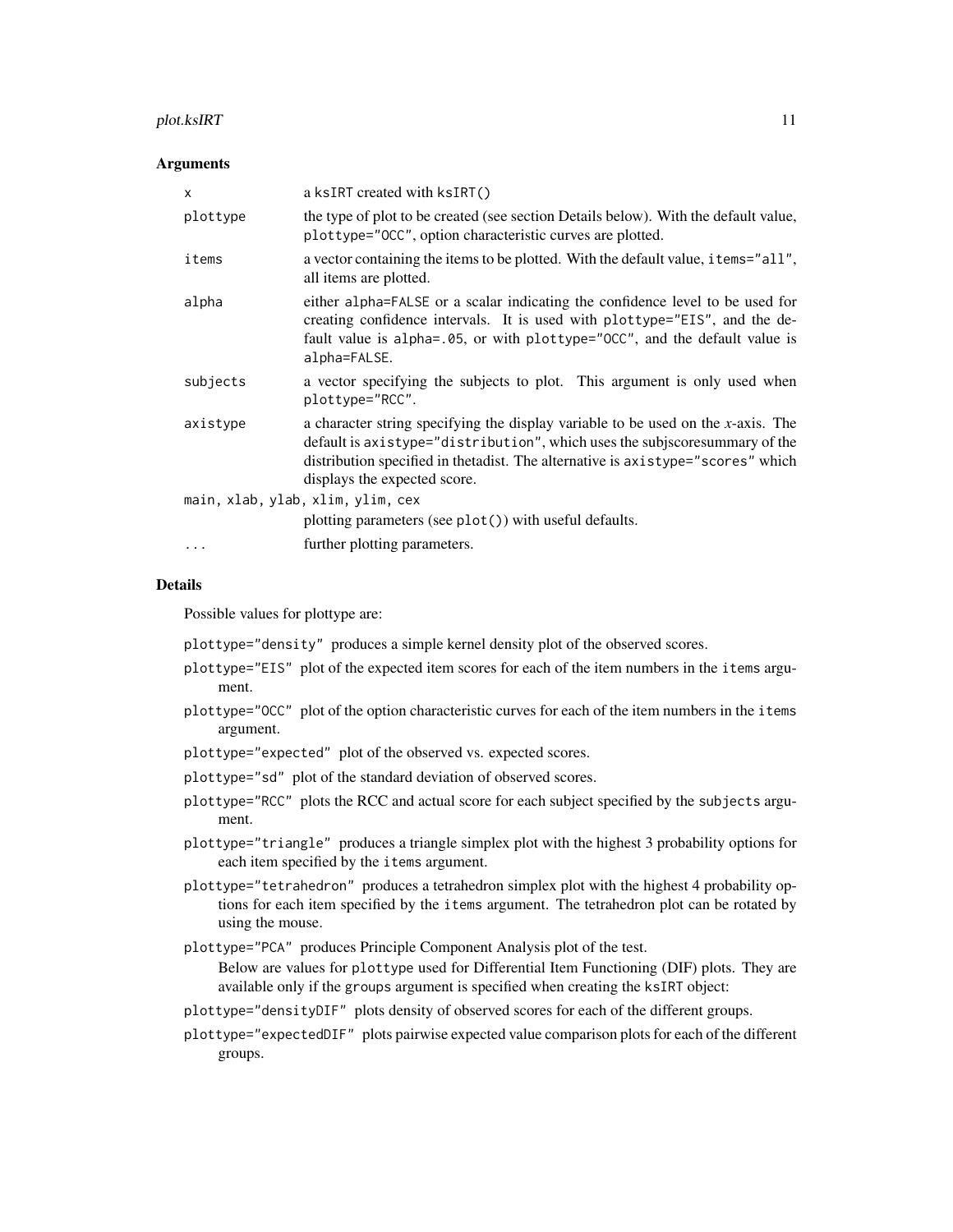- <span id="page-11-0"></span>plottype="EISDIF" plots expected item scores for each of the different groups. Accepts the same arguments as plottype="EIS", but by default does not show confidence intervals. This can be changed with the alpha argument.
- plottype="OCCDIF" plots option characteristic curves for each of the different groups. Accepts the same arguments as plottype="OCC"

#### Value

No values are returned from the plot function.

#### References

Mazza A, Punzo A, McGuire B. (2014). KernSmoothIRT: An R Package for Kernel Smoothing in Item Response Theory. *Journal of Statistical Software*, 58 6, 1-34. URL: [http://www.jstatsoft.](http://www.jstatsoft.org/v58/i06/) [org/v58/i06/](http://www.jstatsoft.org/v58/i06/).

Ramsay, J.O. (2000). **TestGraf**: A program for the graphical analysis of multiple choice test and questionnaire data.

Psych101 *The Introductory Psychology Data*

#### Description

A multiple-choice examination given to 379 students in an introductory course in psychology in the Christmas exam period of 1989 at McGill. The test consisted of 100 multiple-choice items, each having four response options.

#### Usage

data(Psych101)

#### Format

Psychkey is a numeric vector with the correct responses for each of the 100 questions on the exam.

Psychresponses is a numeric matrix with students' answers. Each column represents a question and each row represents a student.

#### Details

See ksIRT() help page for more information and examples on how to use these data with the KernSmoothIRT package.

#### Source

Ramsay, J.O. (2000). TestGraf: A program for the graphical analysis of multiple choice test and questionnaire data.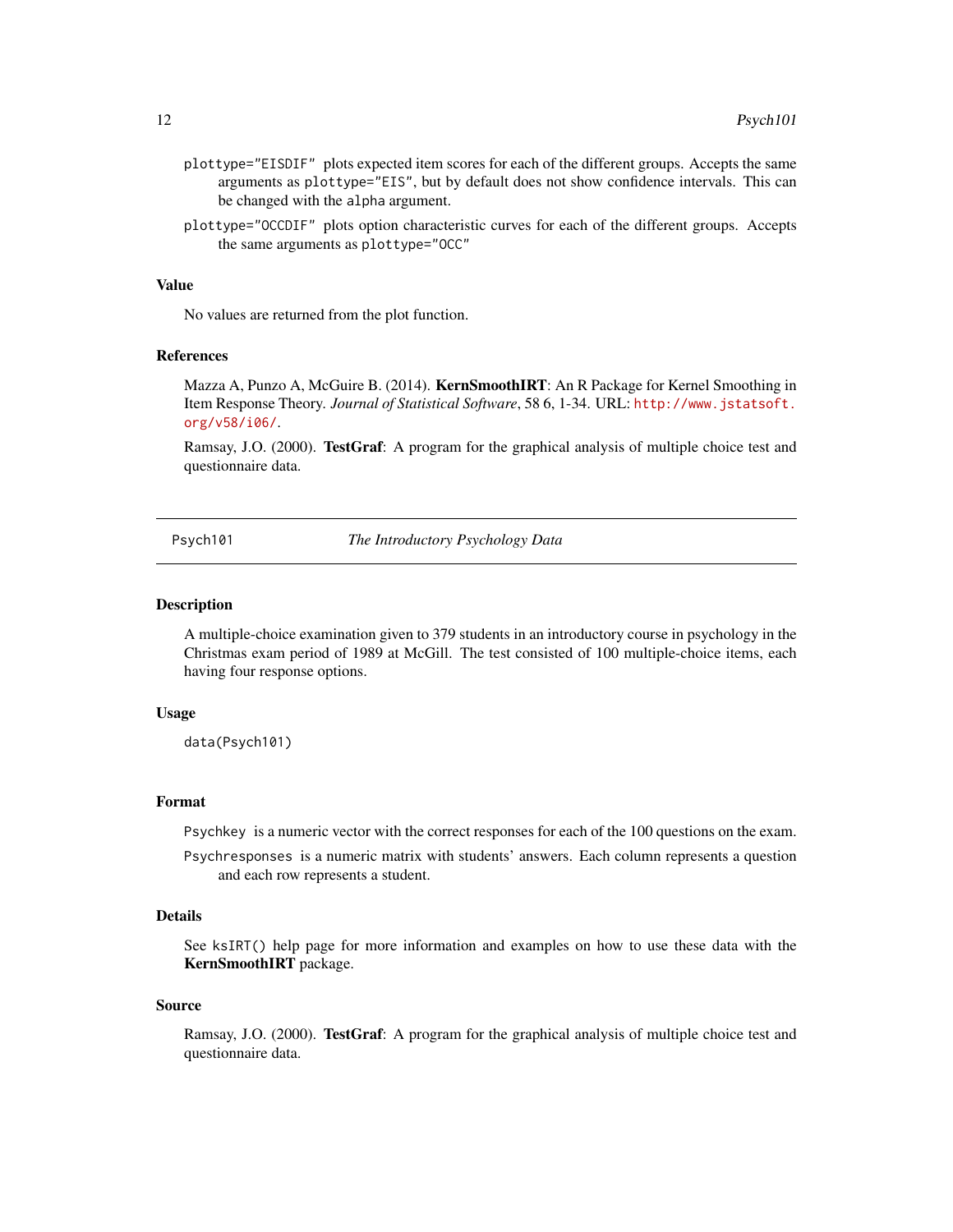#### <span id="page-12-0"></span>subjEIS and the state of the state of the state of the state of the state of the state of the state of the state of the state of the state of the state of the state of the state of the state of the state of the state of th

#### References

Ramsay, J.O. and Abrahamowicz M. (1989). Binomial regression with monotone splines: A psychometric application. *Journal of the American Statistical Association*, 84(408), 906-915.

Ramsay, J.O. (2000). TestGraf: A program for the graphical analysis of multiple choice test and questionnaire data.

subjEIS *ksIRT - kernel smoothing in Item Response Theory*

#### Description

Returns a matrix containing each subject's expected item score. The rows represent items and the columns, subjects.

#### Usage

subjEIS(x)

#### Arguments

x a ksIRT object to be analyzed.

#### References

Ramsay, J.O. (2000). TestGraf: A program for the graphical analysis of multiple choice test and questionnaire data.

Silverman, B.W. (1986). *Density Estimation for Statistics and Data Analysis*. Chapman & Hall, London.

subjEISDIF *ksIRT - kernel smoothing in Item Response Theory*

#### Description

Applies only when the groups argument is specified. It returns a matrix containing each subject's expected item score. The rows represent items and the columns, subjects.

#### Usage

subjEISDIF(x)

#### Arguments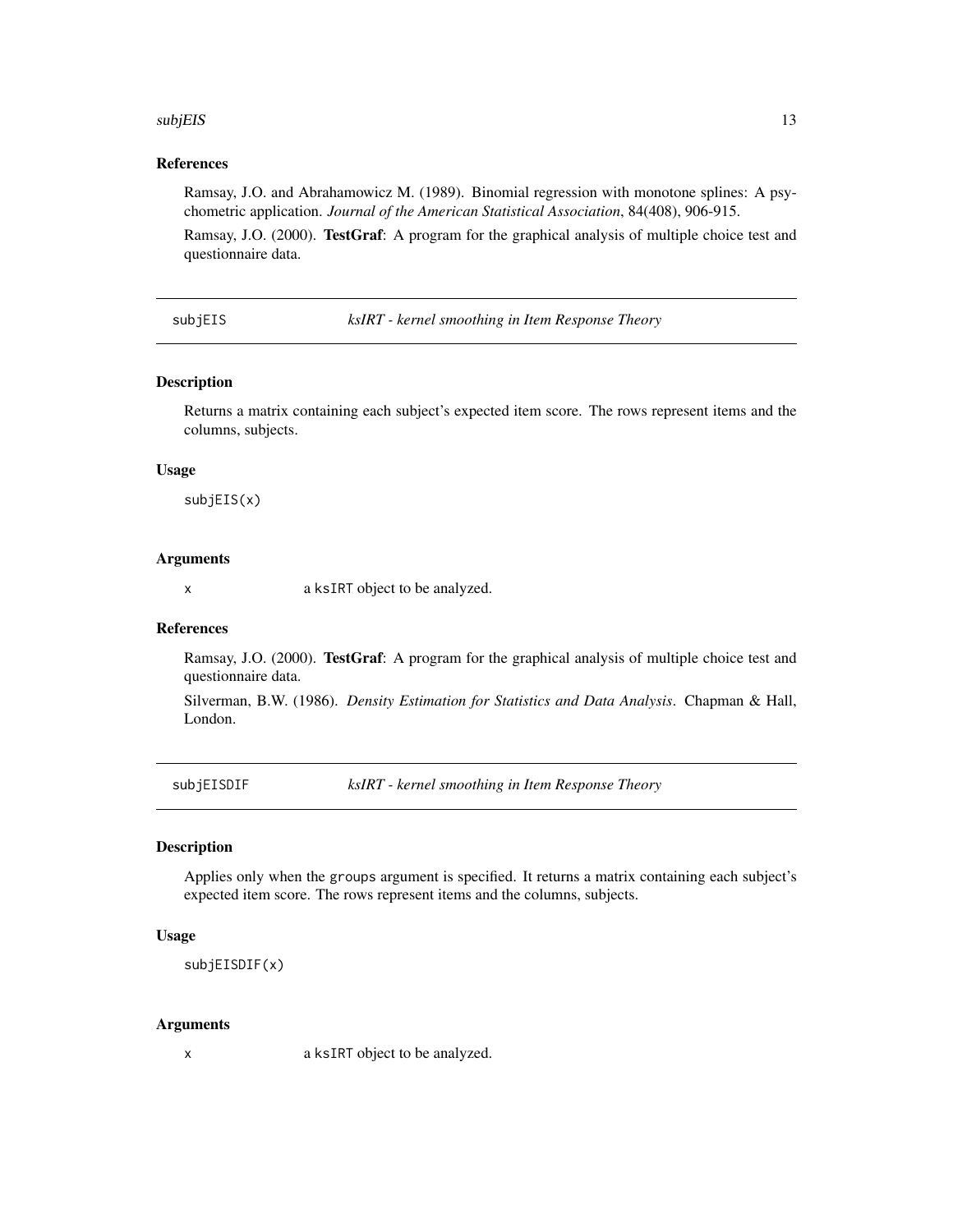#### <span id="page-13-0"></span>References

Ramsay, J.O. (2000). TestGraf: A program for the graphical analysis of multiple choice test and questionnaire data.

Silverman, B.W. (1986). *Density Estimation for Statistics and Data Analysis*. Chapman & Hall, London.

subjETS *ksIRT - kernel smoothing in Item Response Theory*

#### Description

Returns a vector with each subjects expected test score.

#### Usage

subjETS(x)

#### Arguments

x a ksIRT object to be analyzed.

#### References

Ramsay, J.O. (2000). TestGraf: A program for the graphical analysis of multiple choice test and questionnaire data.

Silverman, B.W. (1986). *Density Estimation for Statistics and Data Analysis*. Chapman & Hall, London.

subjETSDIF *ksIRT - kernel smoothing in Item Response Theory*

#### Description

Applies only when the groups argument is specified. It returns a vector with each subjects expected test score.

#### Usage

subjETSDIF(x)

#### Arguments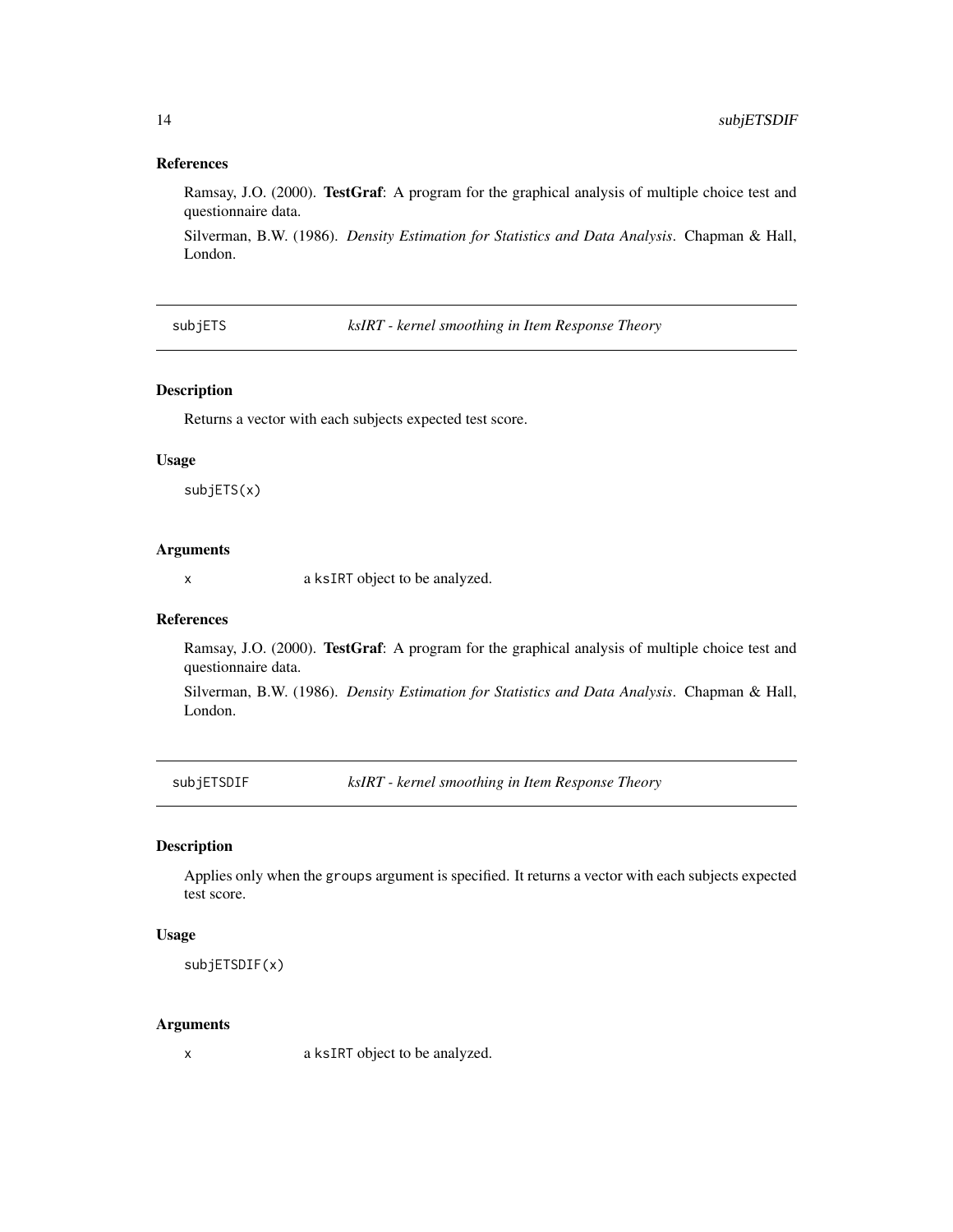#### <span id="page-14-0"></span> $\mathsf{subjOCC}$  15

#### References

Ramsay, J.O. (2000). TestGraf: A program for the graphical analysis of multiple choice test and questionnaire data.

Silverman, B.W. (1986). *Density Estimation for Statistics and Data Analysis*. Chapman & Hall, London.

subjOCC *ksIRT - kernel smoothing in Item Response Theory*

#### Description

Returns a list containing a matrix for each item. Each matrix in the list contains a row for each option with each column representing a subject with the probability of selecting that option for each subject.

#### Usage

subjOCC(x, stype = c("ObsScore","ExpectedScore","MLScore","Theta","MLTheta"))

#### Arguments

| x     | a ksIRT object to be analyzed.                                                                                                                                                                                                                                                                                                                                                                                                                    |
|-------|---------------------------------------------------------------------------------------------------------------------------------------------------------------------------------------------------------------------------------------------------------------------------------------------------------------------------------------------------------------------------------------------------------------------------------------------------|
| stvpe | the scale on which to evaluate each subject. stype = "0bsScore" uses the sub-<br>ject's observed test score. stype = "ExpectedScore" uses the subject's ex-<br>pected test score.stype = "MLScore" uses the maximum likelihood estimate<br>for the subject's overall score.stype = "Theta" uses the subject's rank on the<br>the tadist scale. stype = "MLTheta" uses the maximum likelihood estimate<br>for the subject on the the tadist scale. |

#### References

Ramsay, J.O. (2000). TestGraf: A program for the graphical analysis of multiple choice test and questionnaire data.

Silverman, B.W. (1986). *Density Estimation for Statistics and Data Analysis*. Chapman & Hall, London.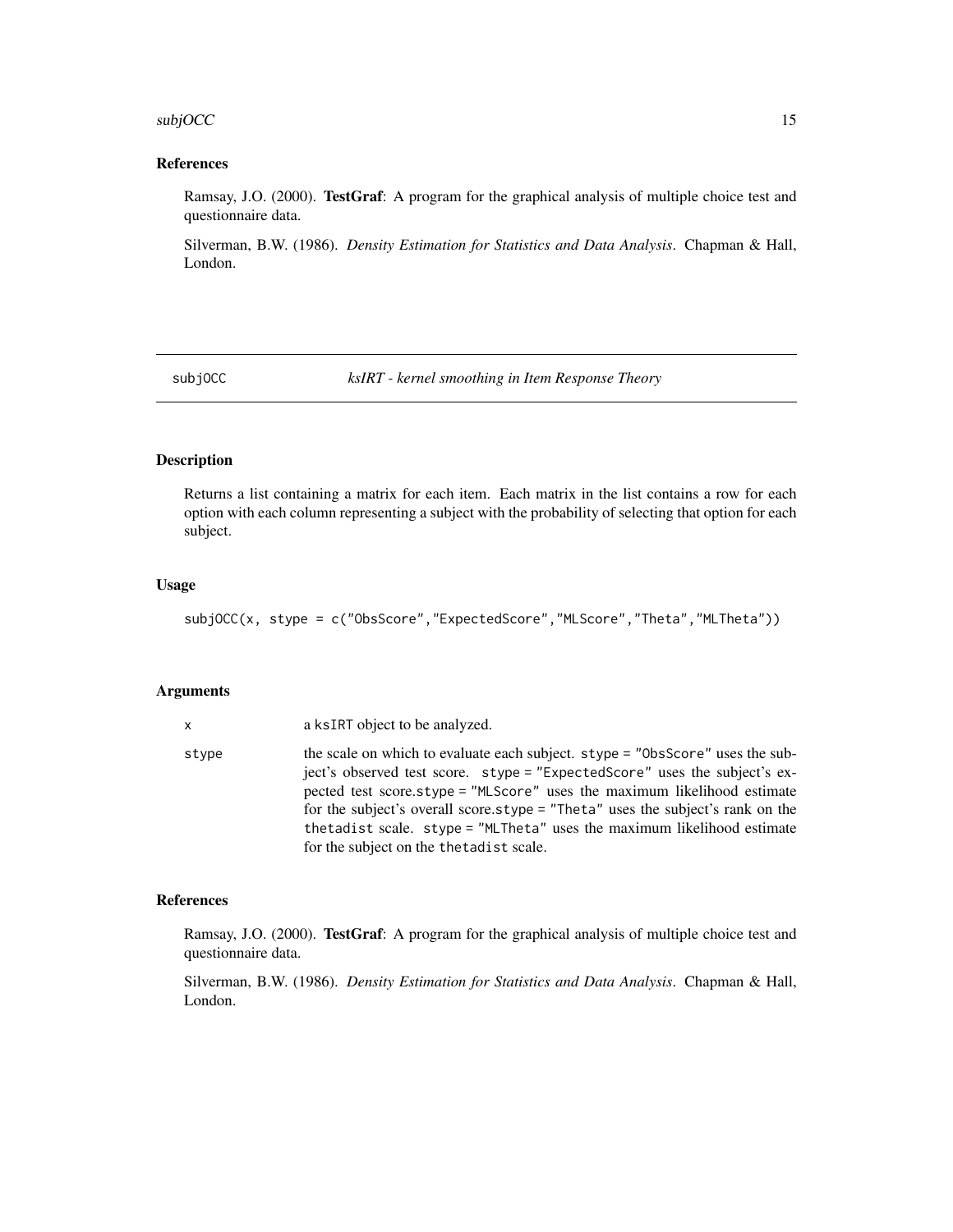#### Description

Applies only when the groups argument is specified. It returns a list containing a matrix for each item for each of the different groups. Each matrix in the list contains a row for each option with each column representing a subject with the probability of selecting that option for each subject.

#### Usage

```
subjOCCDIF(x, stype = c("ObsScore","Theta","ThetaML","ScoreML"))
```
#### Arguments

| <b>X</b> | a ksIRT object to be analyzed.                                                                                                                                                                                                                                                                                                                                                              |
|----------|---------------------------------------------------------------------------------------------------------------------------------------------------------------------------------------------------------------------------------------------------------------------------------------------------------------------------------------------------------------------------------------------|
| stype    | the scale on which to evaluate each subject. stype = "ObsScore" uses the sub-<br>ject's total score. stype = "Theta" uses the subject's rank on the thetadist<br>scale, stype = "ThetaML" uses the maximum likelihood estimate for the subject<br>on the the tad is t scale. codestype = "ScoreML" uses the maximum likelihood<br>estimate for the subject on the overall test score scale. |

#### References

Ramsay, J.O. (2000). TestGraf: A program for the graphical analysis of multiple choice test and questionnaire data.

Silverman, B.W. (1986). *Density Estimation for Statistics and Data Analysis*. Chapman & Hall, London.

subjscore *ksIRT - kernel smoothing in Item Response Theory*

#### Description

Returns a vector of scores for each subject.

#### Usage

```
subjscore(x)
```
#### Arguments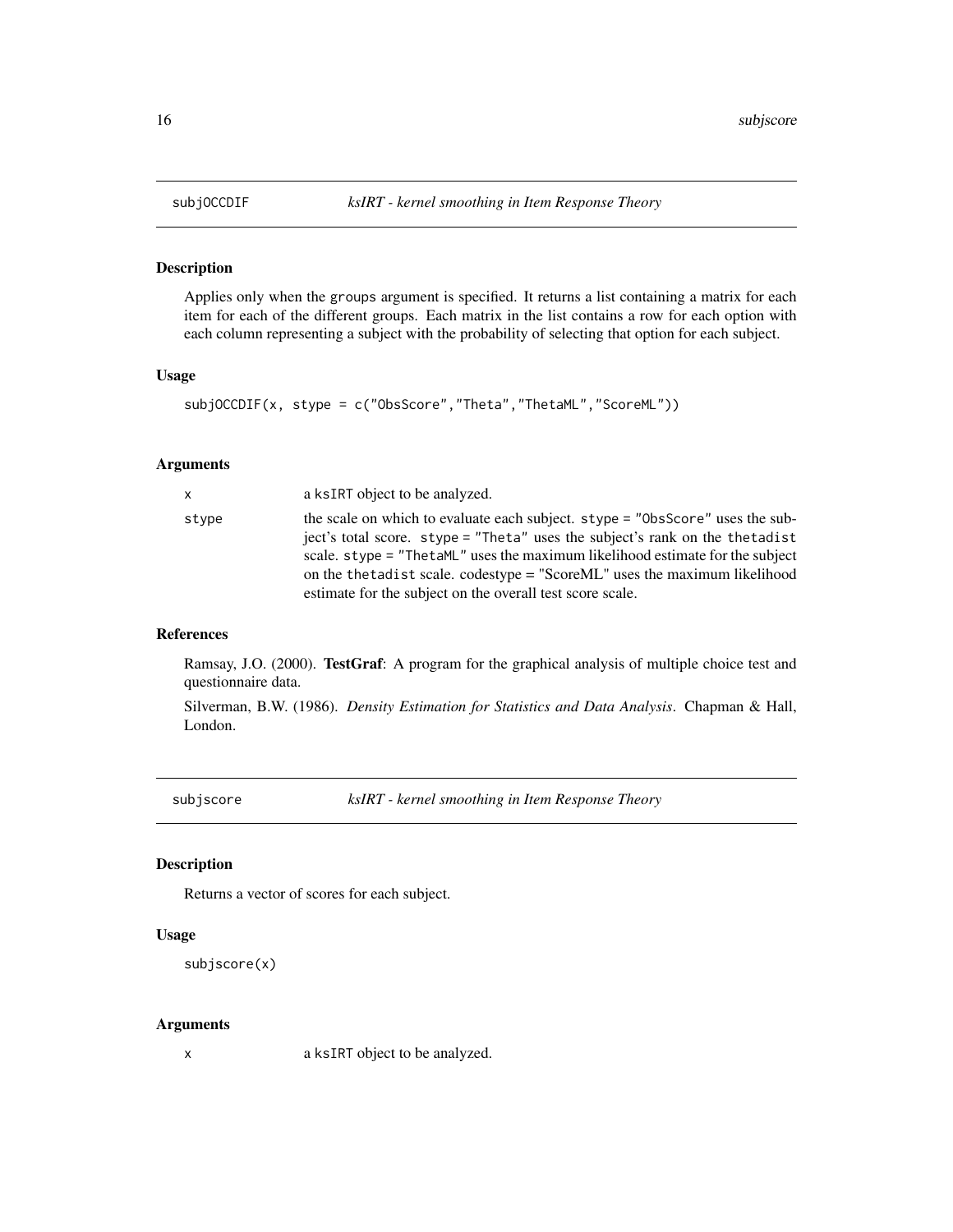#### <span id="page-16-0"></span>subjscoreML 17

#### References

Ramsay, J.O. (2000). TestGraf: A program for the graphical analysis of multiple choice test and questionnaire data.

Silverman, B.W. (1986). *Density Estimation for Statistics and Data Analysis*. Chapman & Hall, London.

subjscoreML *ksIRT - kernel smoothing in Item Response Theory*

#### Description

Returns the maximum likelihood estimate for each subject.

#### Usage

subjscoreML(x)

#### Arguments

x a ksIRT object to be analyzed.

#### References

Ramsay, J.O. (2000). TestGraf: A program for the graphical analysis of multiple choice test and questionnaire data.

Silverman, B.W. (1986). *Density Estimation for Statistics and Data Analysis*. Chapman & Hall, London.

subjthetaML *ksIRT - kernel smoothing in Item Response Theory*

#### Description

Returns the maximum likelihood estimate for each subject.

#### Usage

```
subjthetaML(x)
```
#### Arguments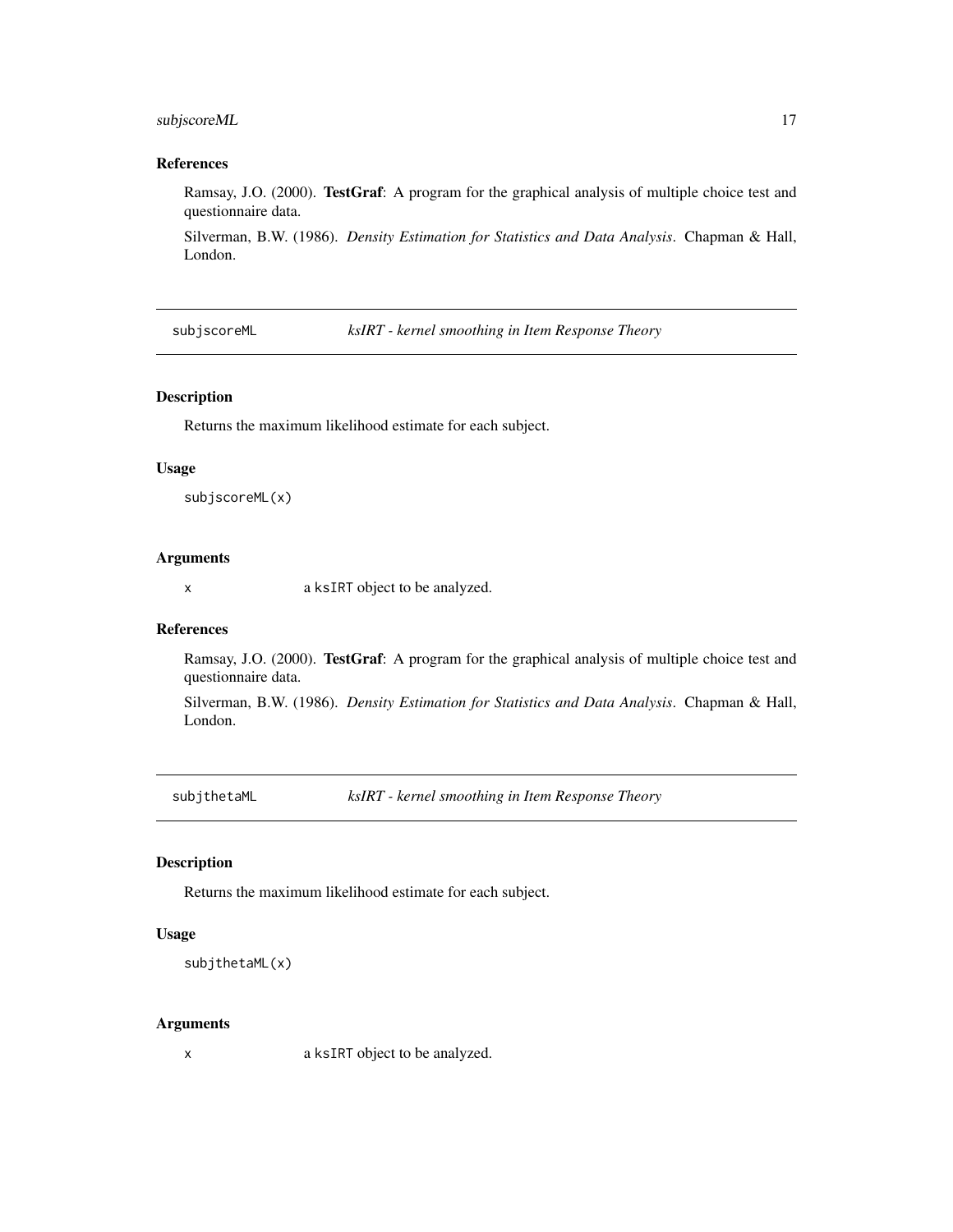#### References

Ramsay, J.O. (2000). TestGraf: A program for the graphical analysis of multiple choice test and questionnaire data.

Silverman, B.W. (1986). *Density Estimation for Statistics and Data Analysis*. Chapman & Hall, London.